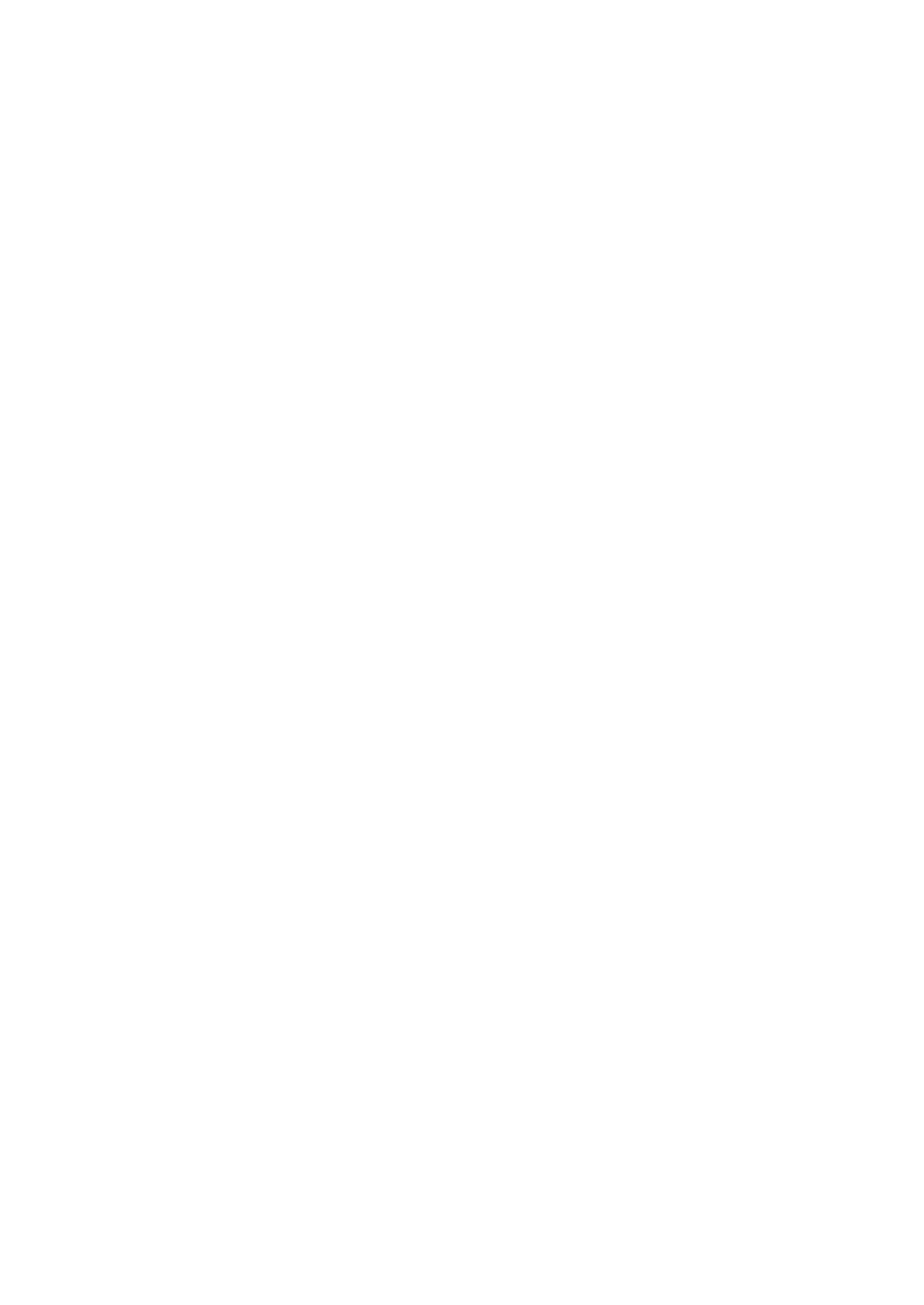## **Gathering to worship God**

## *Greeting*

Let us worship God: Father, Son and Holy Spirit. *All:* **Amen.**

The Lord be with you

*All:* **and also with you.**

This is the day that the Lord has made.

*All:* **We will rejoice and be glad in it.**

## *Opening Prayer*

Loving God, we have come to worship you.

*All:* **Help us to pray to you in faith, to sing your praise with gratitude, and to listen to you word with eagerness; through Christ our Lord. Amen.**

*Silence is kept and the Collect, the prayer of the day, is said.*

# **Saying sorry to God**

## *Confession*

Lord Jesus, you came to gather the nations into the peace of your kingdom: Lord, have mercy. **Lord, have mercy.**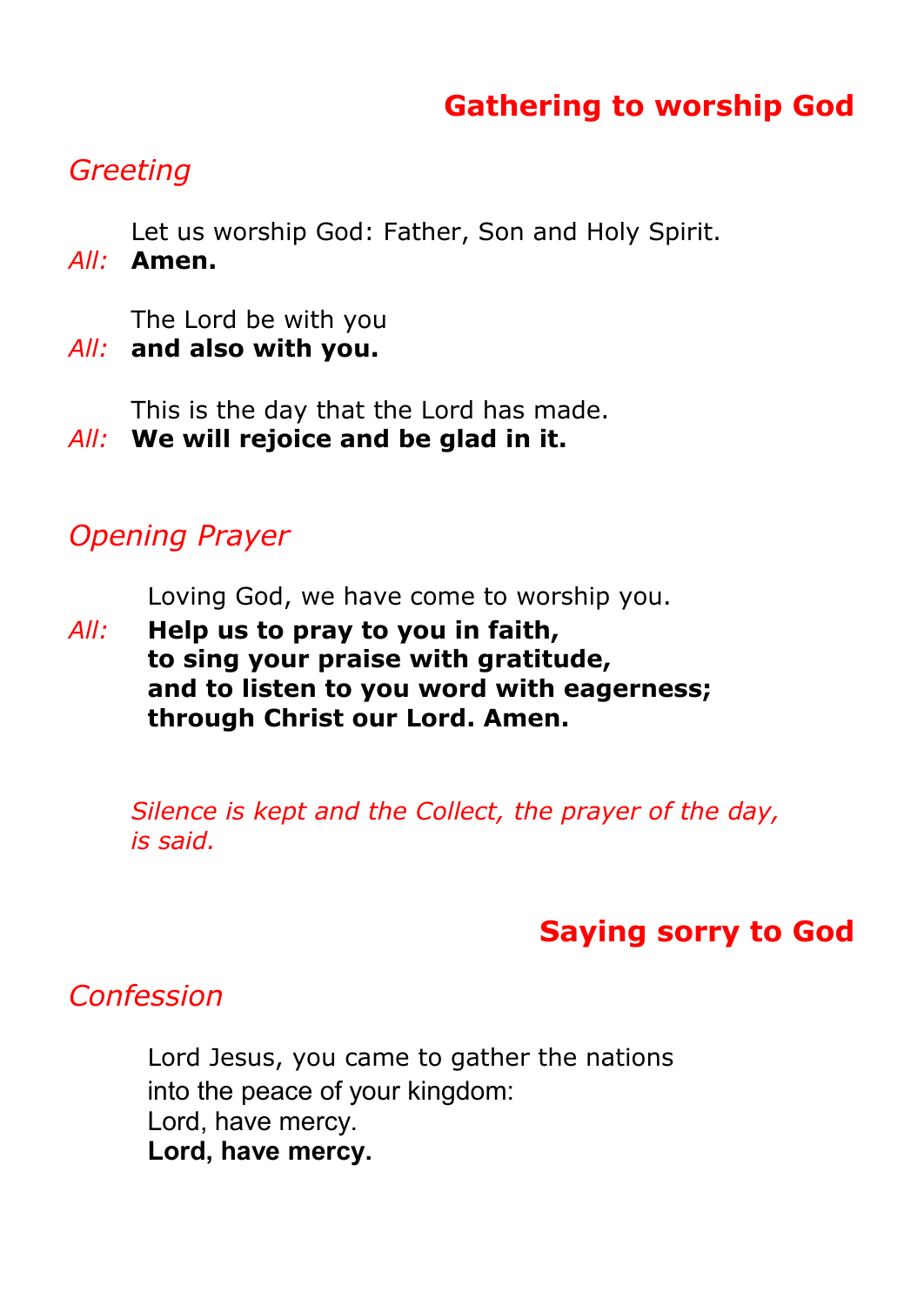You come in word and sacrament to strengthen us in holiness: Christ, have mercy. **Christ, have mercy.**

You will come in glory with salvation for your people: Lord, have mercy. **Lord, have mercy.**

*The minister declares God's forgiveness.*

May the God of love and power forgive *you* and free *you* from *your* sins, heal and strengthen *you* by his Spirit, and raise *you* to new life in Christ our Lord.

*All:* **Amen.**

## *Praise*

*These words may be said*

The wilderness and the dry land shall rejoice,

## *All:* **the desert shall blossom and burst into song.**

They shall see the glory of the Lord,

#### *All:* **the majesty of our our God.**

# **Hearing and responding to the Word of God**

*Reading(s)*

*After each reading*

This is the word of the Lord. *All:* **Thanks be to God.**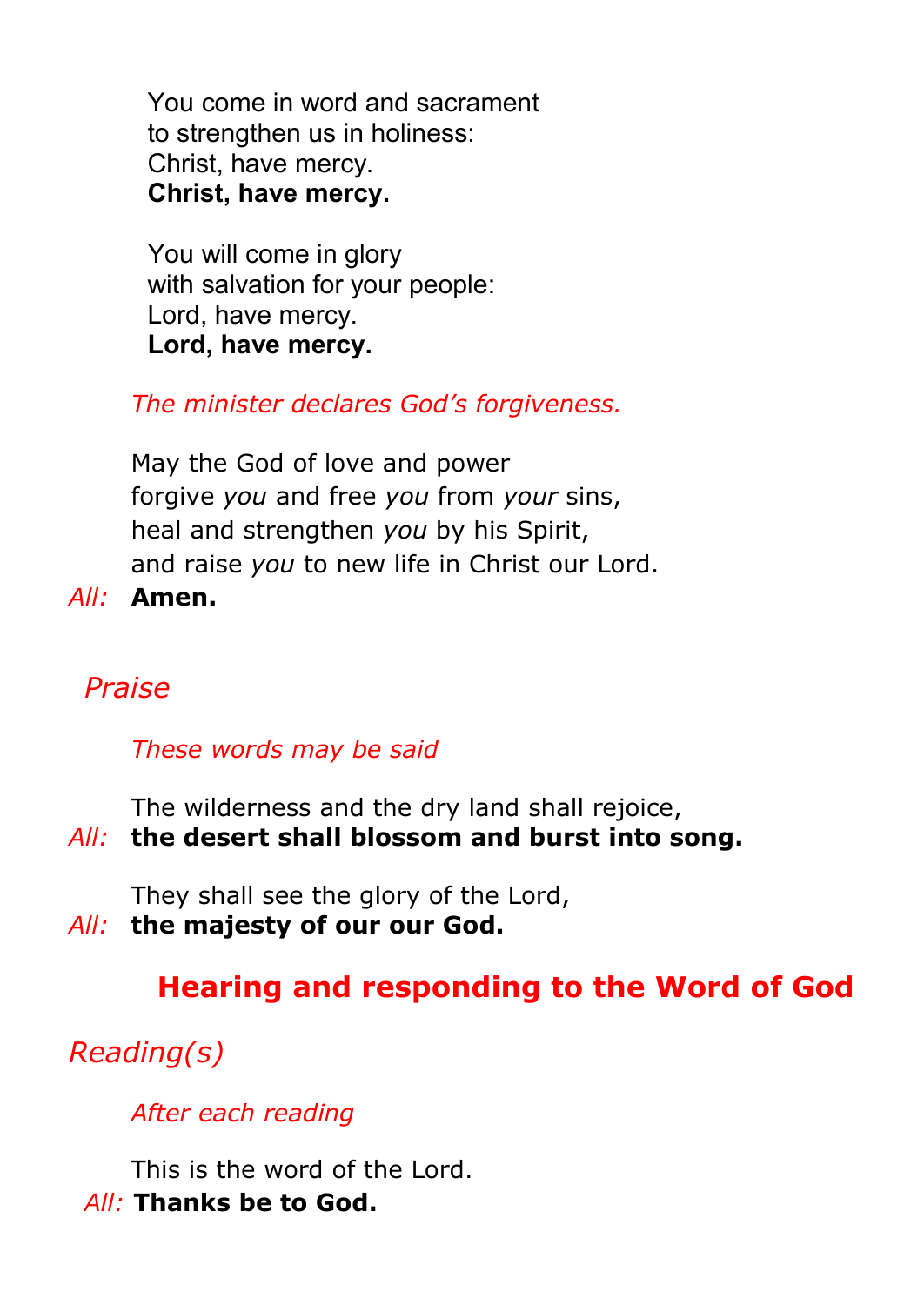#### *Response*

*A short reflection is offered.*

## *Affirmation of Faith*

Do you believe and trust in God the Father, source of all being and life, the one for whom we exist?

#### *All:* **We believe and trust in him.**

Do you believe and trust in God the Son, who took our human nature, died for us and rose again?

#### *All:* **We believe and trust in him.**

Do you believe and trust in God the Holy Spirit, who gives life to the people of God and makes Christ known in the world?

#### *All:* **We believe and trust in him.**

This is the faith of the Church.

#### *All:* **This is our faith.**

**We believe and trust in one God, Father, Son and Holy Spirit. Amen.**

## *Prayers of Intercession*

*The prayers may include one of these responses*

Lord, in your mercy

#### *All:* **hear our prayer.**

*(or)*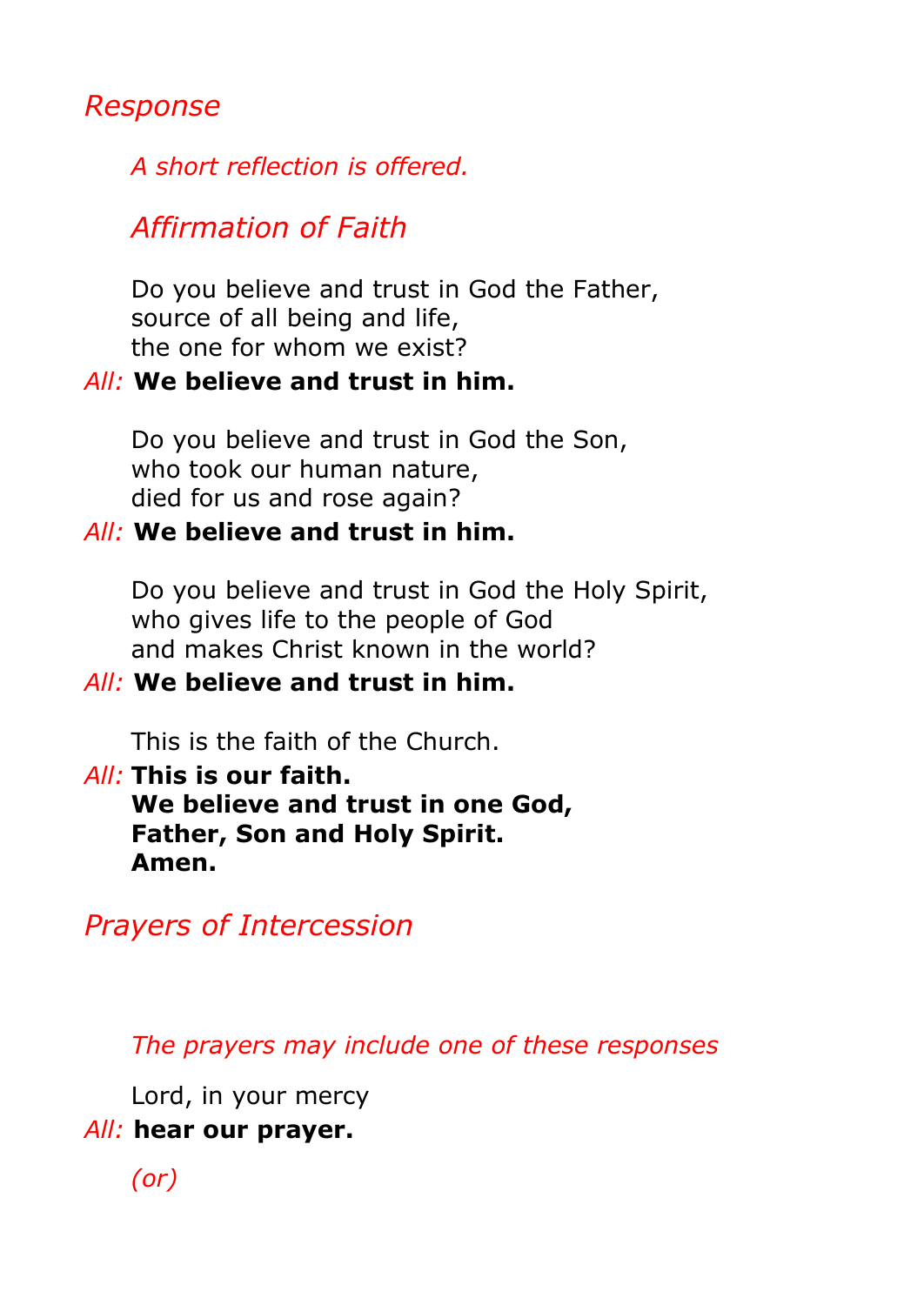Lord, hear your people *All:* **and answer our prayers.**

*The prayers may end with*

Merciful Father,

*All:* **accept these prayers for the sake of your Son, our Saviour Jesus Christ. Amen.**

## *The Lord's Prayer*

Awaiting his coming in glory, as our Saviour taught us, so we pray

*All:* **Our Father in heaven, hallowed be your name, your kingdom come, your will be done, on earth as in heaven. Give us today our daily bread. Forgive us our sins as we forgive those who sin against us. Lead us not into temptation but deliver us from evil. For the kingdom, the power, and the glory are yours now and for ever. Amen.**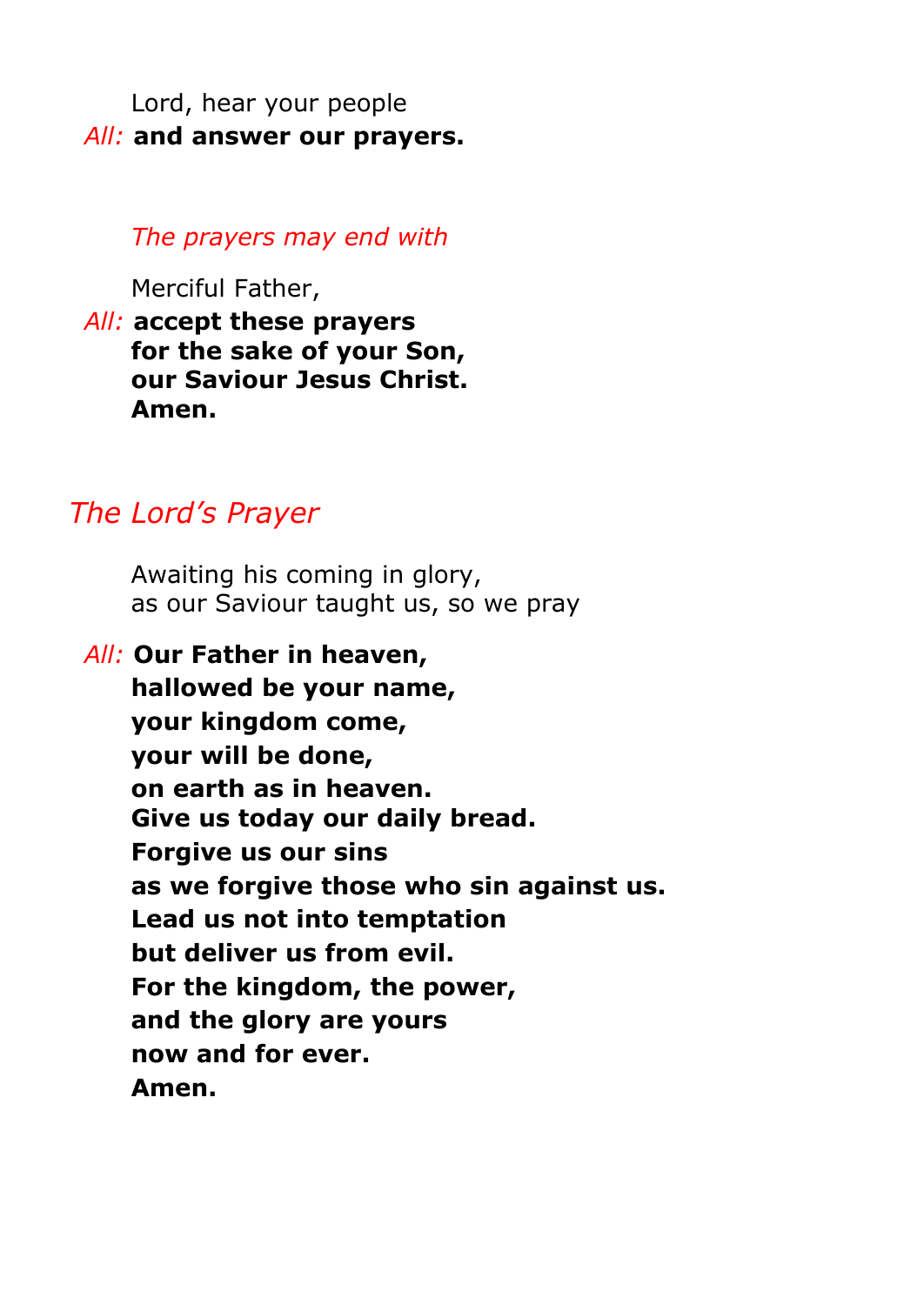## **Going out to serve God**

#### *This prayer may be said*

May the Lord, when he comes,

*All:* **find us watching and waiting.**

Let us bless the Lord.

*All:* **Thanks be to God.**

The blessing of God almighty, the Father, the Son and the Holy Spirit, be among *you* and remain with *you* always.

As we wait our coming Saviour, go in peace to love and serve the Lord.

*All:* **In the name of Christ. Amen.**

*Thank you for sharing in this service.*

*Keep up to date via www.stmarym.org.uk www.facebook.com/stmaryms www.twitter.com/LincStMaryMag www.instagram.com/stmarymaglincoln*